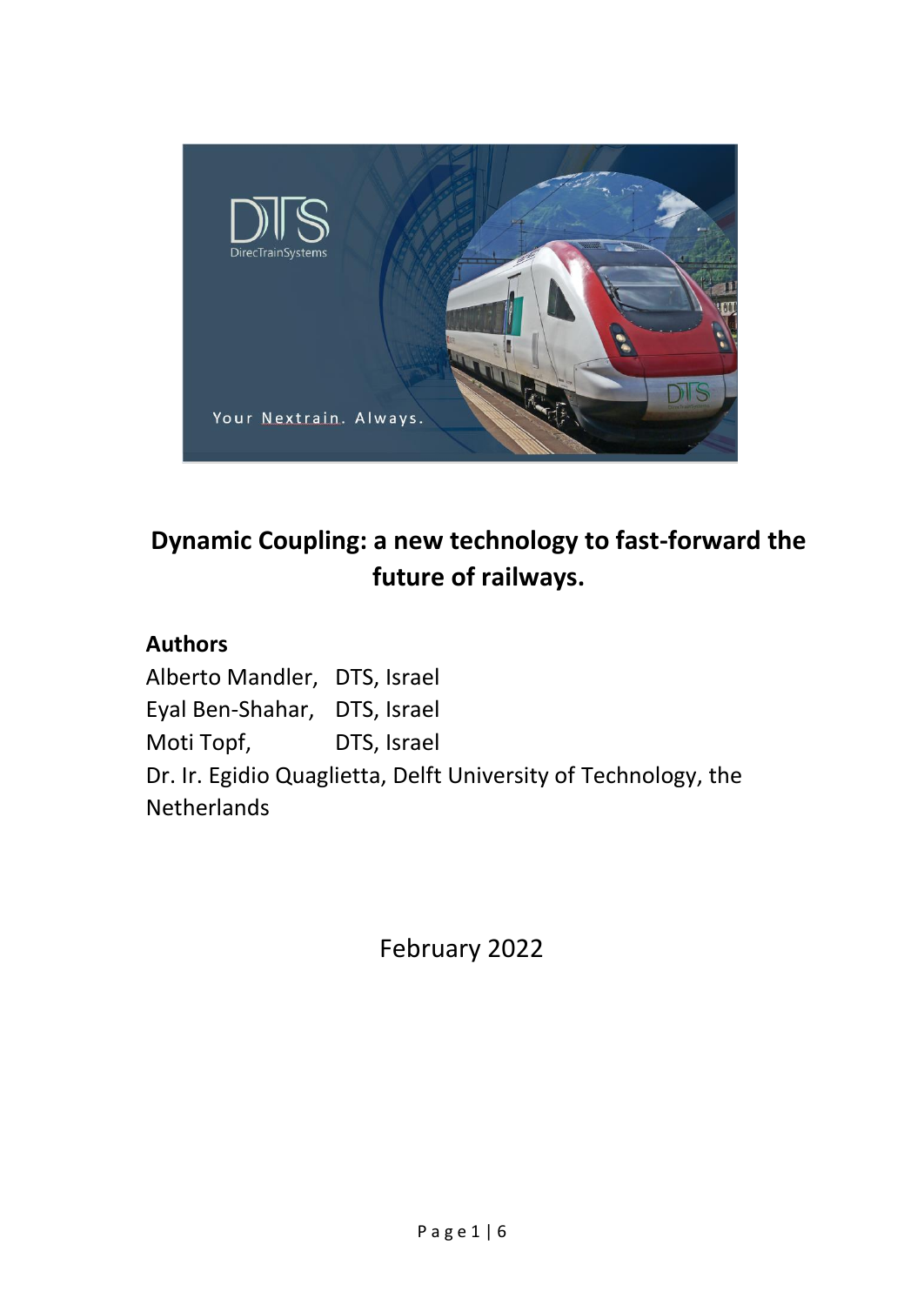### 1 Introduction

To face the challenge of a progressively increasing rail transport demand, infrastructure managers are in need of increasing capacity of existing networks. The railway industry is hence currently looking into next-generation signaling technologies such as Moving Block and Virtual Coupling [\(Figure 1\)](#page-1-0) which could reduce train separation as much as possible while keeping required safety and comfort standards. Moving Block (MB) [\[1\]](#page-5-0) could decrease train separation from a given number of block sections (as it currently is for conventional multi-aspect fixed-block signalling) to just an absolute braking distance, by migrating safety-critical systems for train integrity monitoring and braking supervision from track-side to onboard the trains. To even further reduce train separation, the concept of Virtual Coupling (VC) is currently under investigation [\[4\].](#page-5-1)



<span id="page-1-0"></span>*Figure 1 Schematic system architecture for Moving Block and Virtual Coupling* 

A Vehicle-to-Vehicle (V2V) radio layer enables trains to exchange dynamic information (speed, acceleration, and position) to run at a relative braking distance from each other or even move synchronously in platoons which could then be considered as a single train to improve capacity at bottlenecks. Automatic Train Operation (ATO) would be necessary in that case since human driving reaction times would be unsafely long for such short train separation distances. Several concerns exist however around the concept of VC for keeping safe train separation in presence of risk factors such as delays of the V2V communication, emergency braking applications of trains in a platoon, prolonged ATO intervention times, point malfunctioning at diverging junctions. Furthermore, there no clear requirements yet for high-frequency and wide-range V2V radio technology which could support a safe and effective train communication under VC. To solve most of the mentioned operational and technological unsolved concerns of Virtual Coupling, the Israeli startup DirecTrainSystems (DTS) proposes the alternative concept of Dynamic Coupling (DC). Based on their experience in the aviation sector, DTS introduces a novel technology to physically couple/decouple trains on-the-run to enable train platooning without the need of an extensive V2V communication layer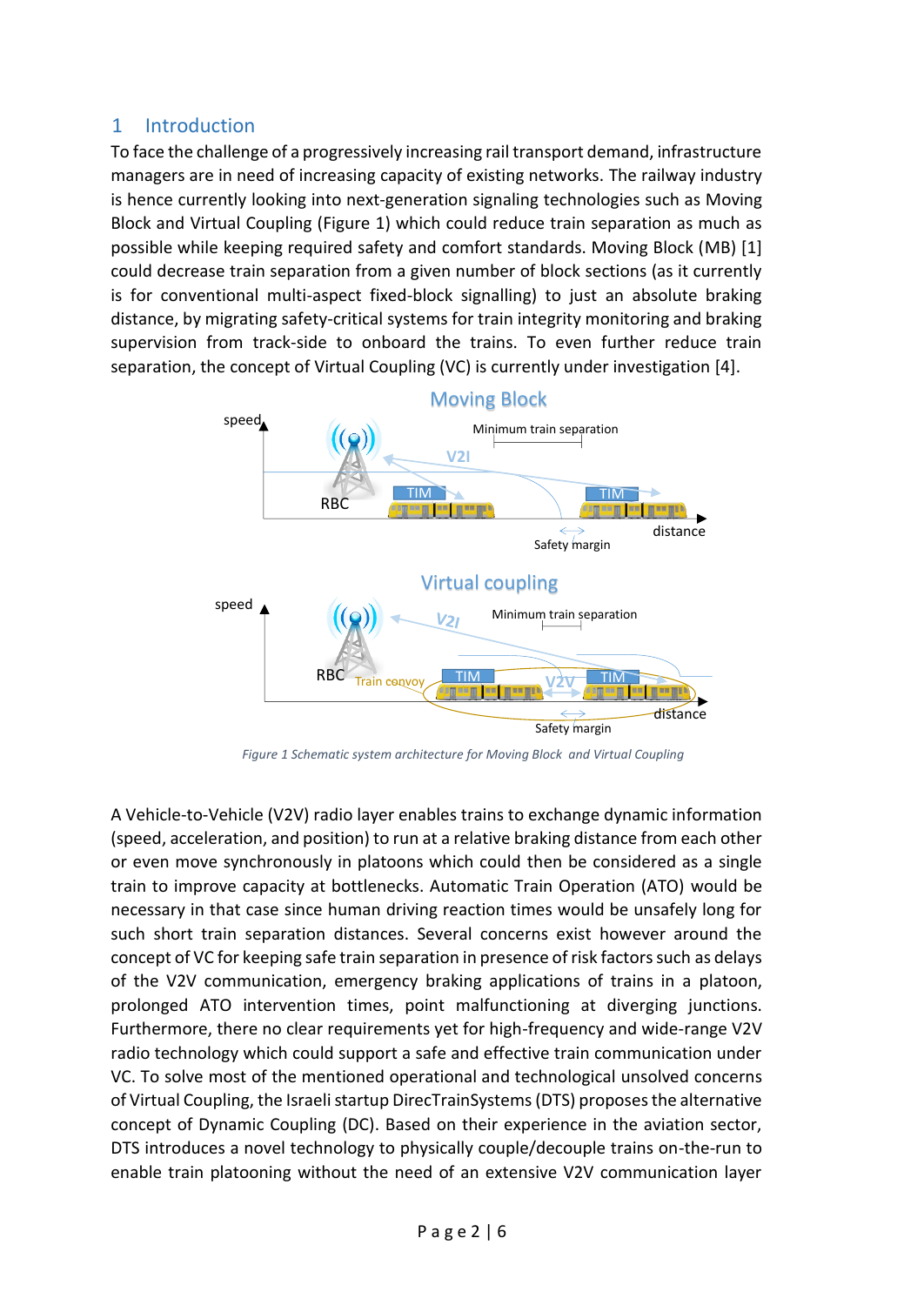deployment. Dynamic Coupling is hence expected to provide even more capacity benefits than VC while removing V2V comms-related safety risks and needing less investment costs.

## 2 Safely coupling trains-on-the-run with DTS's Dynamic Coupling

The proposed concept of Dynamic Coupling envisages that trains could physically couple/decouple on-the-run by means of extendible telescopic couplers to form longer trainsets (which can be seen as platoons) with the objective of improving capacity at bottlenecks.



*Figure 2 schematic system description*

Differently from Virtual Coupling, the Automatic Train Operation and the V2V communication layer would not need to be equipped across the entire network but only in limited "coupling zones" which are the only areas where trains would be allowed to get closer than an absolute braking distance to perform physical coupling/decoupling while on-the-run. Trains entering a "coupling zone" would reciprocally exchange dynamic information as in Virtual Coupling while being automatically controlled from a central controller until the coupling is safely performed by means of telescopic couplers extending from the trains until they are connected. Similarly to the aviation sector $^1$ , the coupling zones could be considered as the runaway where aircrafts are allowed to get closer to each other and perform special activities such as taxing. On tracks outside these coupling zones, trains would instead run as they do today under the supervision of existing signalling systems. DC has potentials to be a much less expensive and a faster-to-develop alternative than Virtual Coupling, given that ATO and V2V radio technologies will be only required in the coupling zones. Also, less safety risks would be raised since trains would be forming platoons by being physically coupled, thereby removing any concern due to delayed V2V communication, extended ATO reaction times or sudden emergency brake applications which can affect trains in a virtually coupled platoon.

Using dynamic coupling is not mutually exclusive with conventional multi-aspect or radio-based (e.g. ETCS Level 2) fixed-block signaling. This means that a train platooning could be quickly implemented with DC without needing to remove existing signaling or bring costly modifications to the infrastructure. In addition DC could be deployed in

<sup>1</sup> Example of such regulation can be found at: FAA Order JO 7110.65, Para 3-7-1, Section 7, Taxi and Ground Movement Procedures: https://www.faa.gov/air\_traffic/publications/atpubs/atc\_html/chap3\_section\_7.html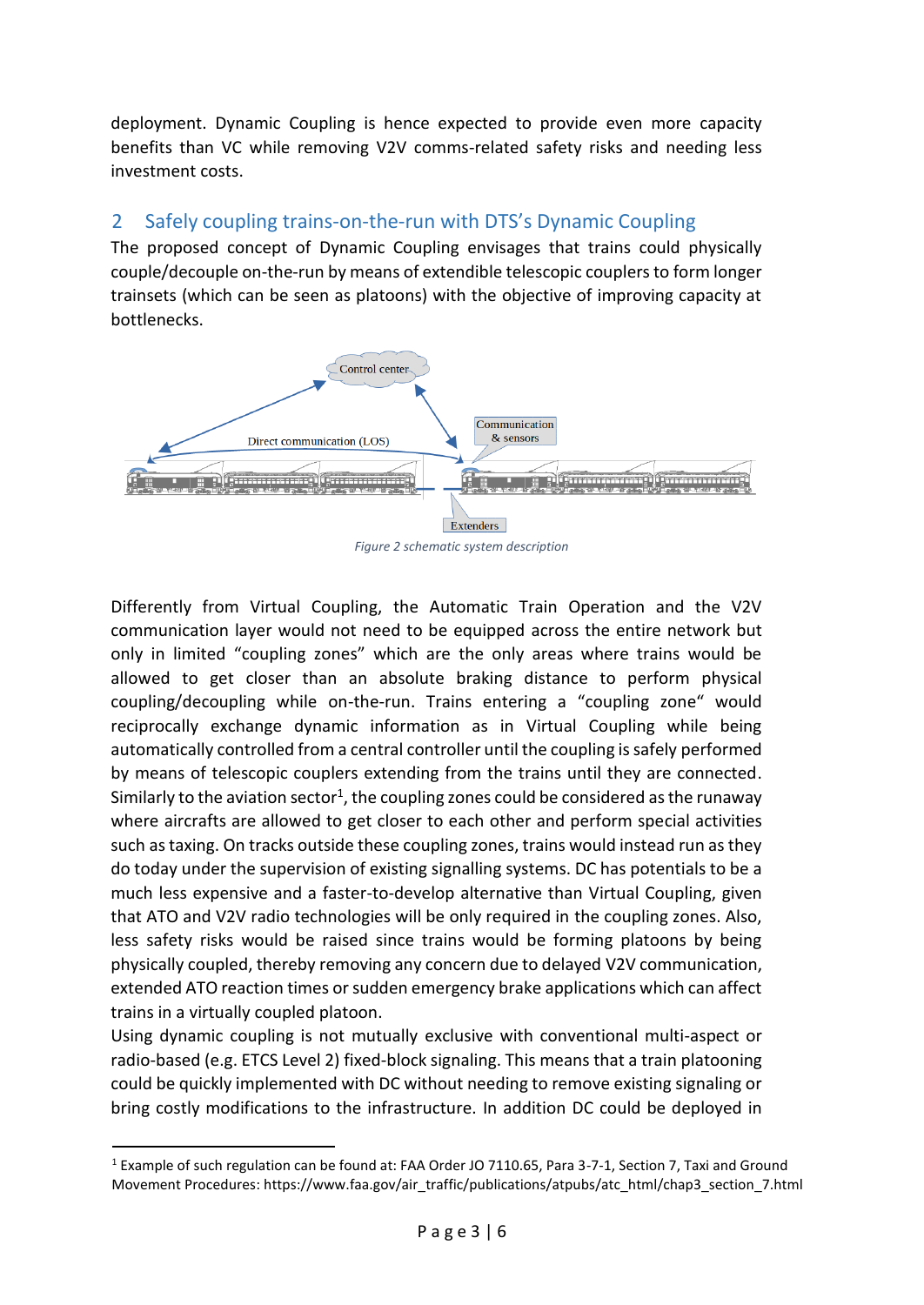combination with MB and/or VC to potentially provide improved safety and service performance than using one of them alone.

## 3 Comparing potential impacts of DC versus Moving Block and Virtual Coupling

To analyze the implications of Dynamic Coupling and identify possible advantages and/or limitations with respect to Virtual Coupling and Moving Block a multi-criteria impact analysis is performed in this research. The three technologies are compared in terms of both quantitative and qualitative criteria and then benchmarked with respect to the current state of practice for different rail market segments. Quantitative criteria include total costs, infrastructure capacity, system stability, travel demand, and energy consumption. Qualitative criteria instead refer to public acceptance, regulatory approval, and safety. The multi-criteria analysis is performed based on a hybrid AHP-Delphi method for real case studies belonging to different railway market segments. Specifically, the High-Speed rail segment is analysed considering the Rome to Bologna corridor in Italy, the Main-line market instead refers to a portion (from London Waterloo to Surbiton) of the British South West Main Line. The regional rail segment considers part of the British line between Peterborough and Leicester, while the urban rail segment is represented by part of the London Central line (between Lancaster and Liverpool Street). The freight segment refers to the German-Dutch freight corridor between the ports of Hamburg and Rotterdam. For more details about the characteristics of the case studies, the considered assessment criteria and the corresponding KPIs the reader can refer to the scientific work presented in Aoun et al. 2021 [\[2\]](#page-5-2) which summarizes some of the main outcomes from the research project MOVINGRAIL [\[3\]](#page-5-3), funded by the European Commission's Shift2Rail programme[\[5\].](#page-5-4) Outcomes of the comparative impact analysis of DC versus MB and VC technologies are given in [Figure 3](#page-4-0) for two of the most relevant criteria, namely the capacity and the total costs. The Capacity is measured in terms of the relative index *Icap* which represents the maximum number of trains which can be operated with a given signaling system with respect to the one which can be currently operated. The Total costs instead include both investment costs (CAPEX) and operational costs (OPEX) to run the system over a life cycle of 30 years. The analysis shows that DC could operate at least the same number of trains as VC for all market segments while substantially lowering the budget to implement and operate and maintain the signaling system.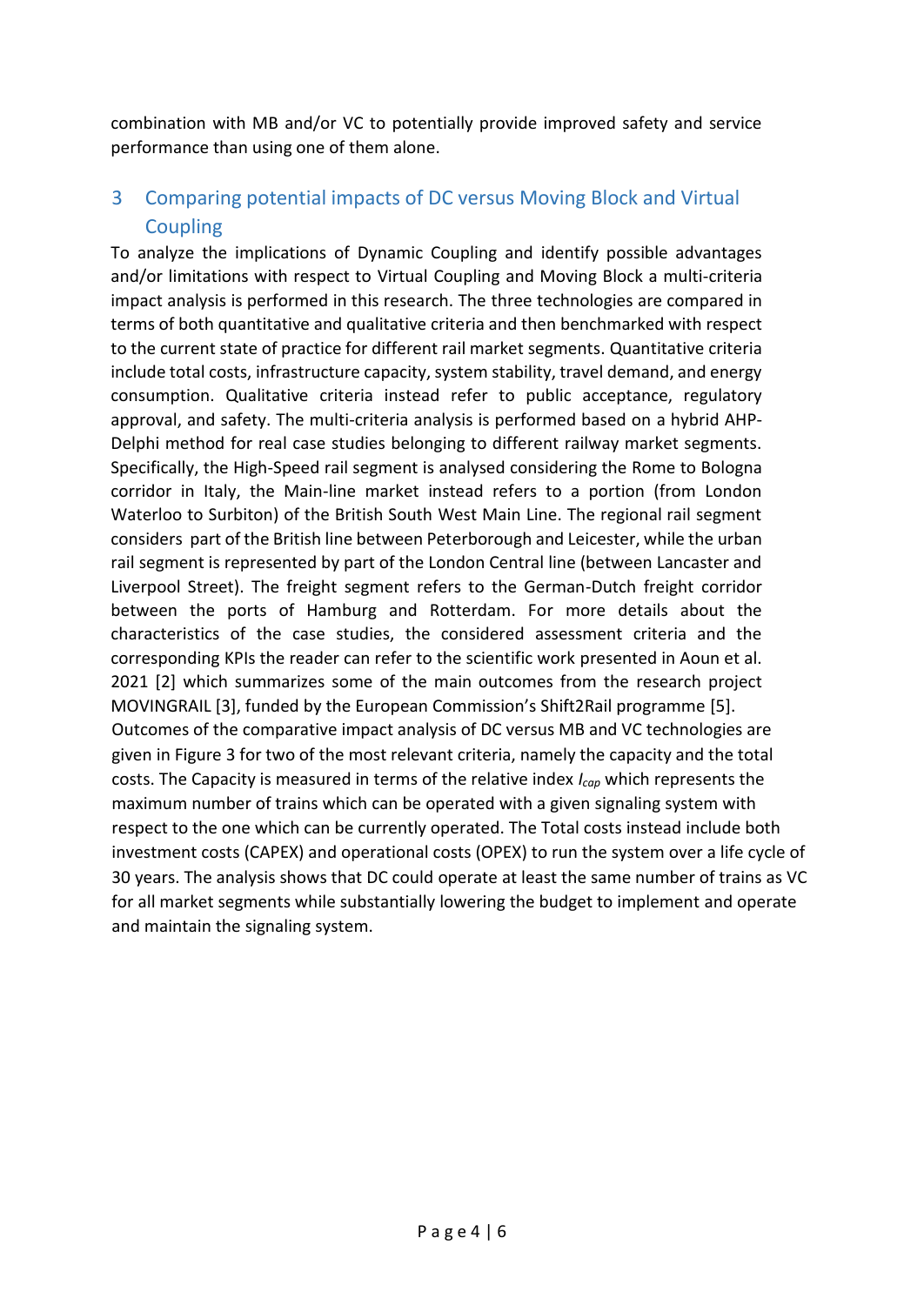

<span id="page-4-0"></span>*Figure 3. Comparative capacity and cost analysis of DC versus MB and VC for different rail segments*

#### 4 Conclusions

The proposed Dynamic Coupling technology could accelerate the migration to a train platooning operational paradigm to substantially increase railway capacity while providing a safe and cost-effective system. Results from a preliminary multi-criteria impact assessment illustrates that DC concept of operation could be similar to VC in many aspects, with the advantage of removing safety critical risks of this latter technology due to failures/ limitations of an extensive deployment of a V2V communication process between trains. DCs shows to provide significant capacity improvements and overall cost reductions with respect to MB and VC with the potential of an easier regulation and safety approval process by the regulatory bodies.

It can be concluded that DC carries a great potential for rail transport and represents a much cheaper and faster alternative to the other solutions. Therefore, it is recommended to further investigate the overall benefits of this innovative train coupling technology.